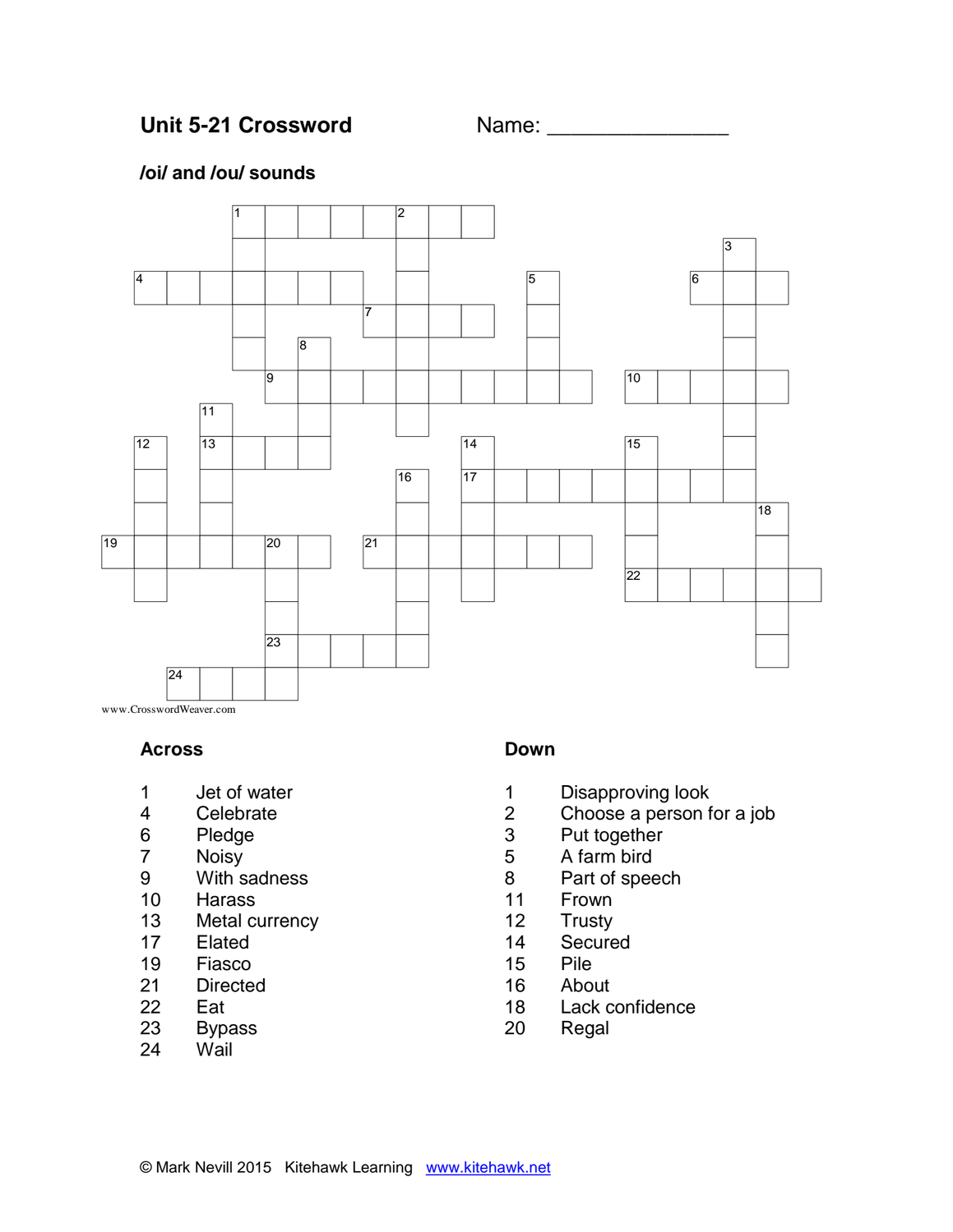

# **Unit 5-21 Polygon Amswers**

Some answers: (With **R**): are, earl, era, **failure**, far, fare, fear, fir, fire, fur, liar, lure, rail, real, rife, rifle, rile, rue (17)

(Others without **R**): ail, ale, fail, file, fuel, lie, life